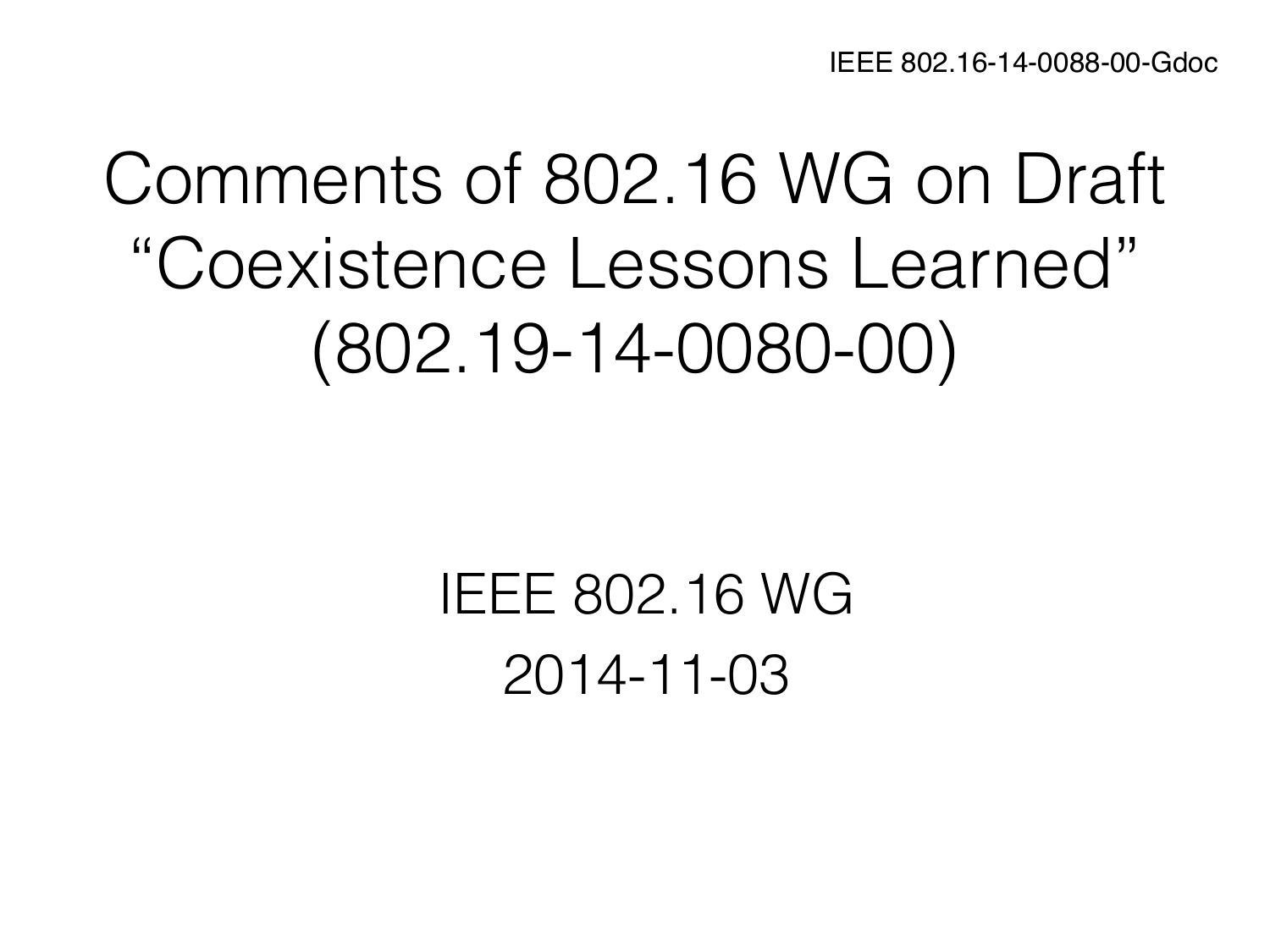#### **IEEE 802.16h Coexistence Lessons Learned**

- **IEEE 802.16 as most commonly deployed is timedivision duplex (TDD) system based on Orthogonal Frequency Division Multiple Access (OFDMA)**
- **IEEE 802.16h [4] is an amendment to the 802.16 standard on "Improved Coexistence Mechanisms for Licensed-Exempt Operation"**
- **One band considered for 802.16h operation is the 3650-3700 MHz band, also considered for 802.11y operation**
- **During the development of 802.16h a coexistence assurance document [5] was developed which studied the coexistence of 802.16h and 802.11y**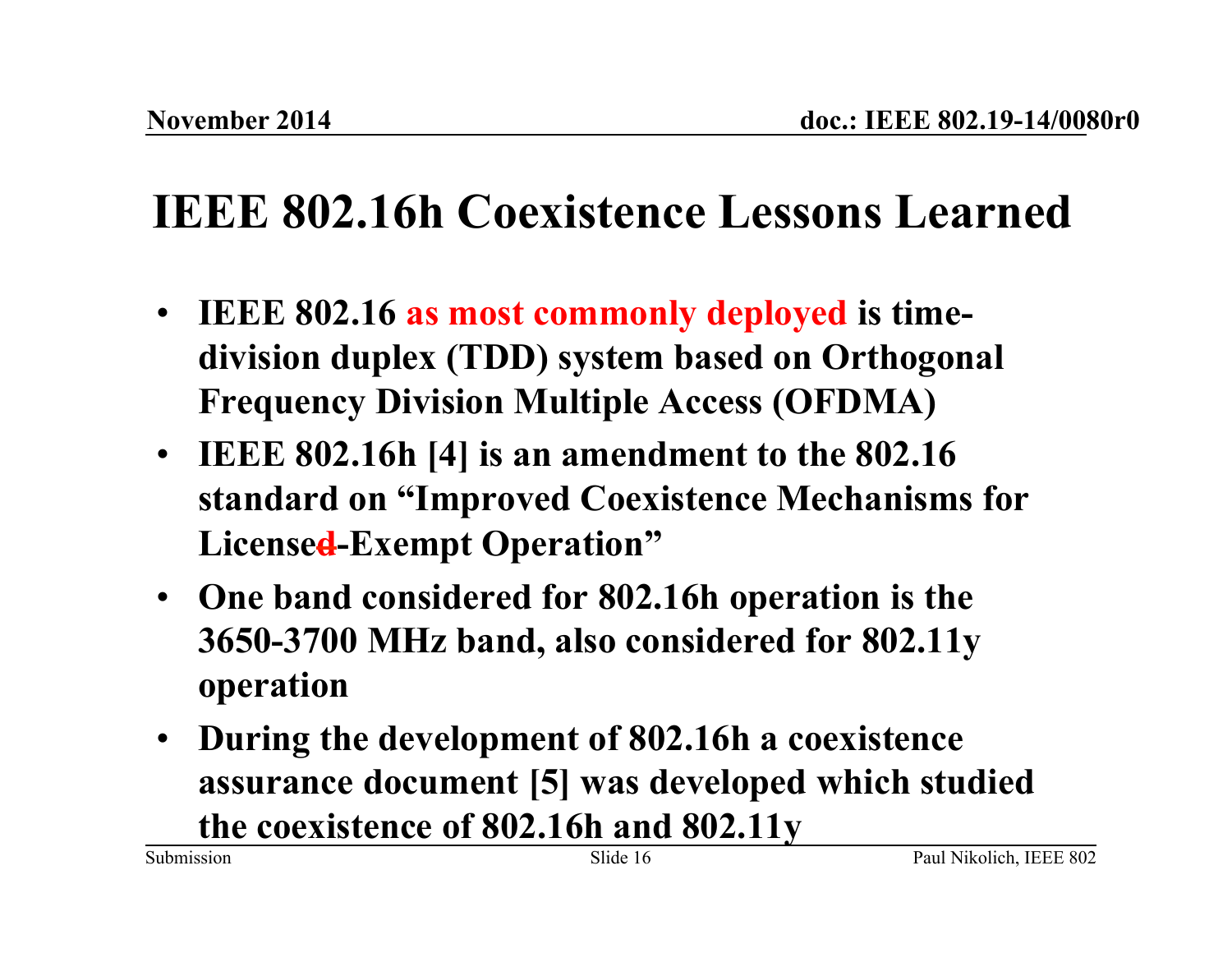#### **IEEE 802.16h Coexistence Lessons Learned**

- **Note: Of all the 802 systems, 802.16h is the closest analog to LTE in unlicensed bands**
- **The time-synchronization requirements of 802.16h systems are incompatible with implementations of deployed 802.11 systems**
- **Coordination access requires a high-cost high-speed control channel between 802.16h and 802.11 systems, which is may be impractical**
- **Coordination of policy between 802.16h and multiple independent 802.11 systems does not work is challenging since each 802.11 system is independent**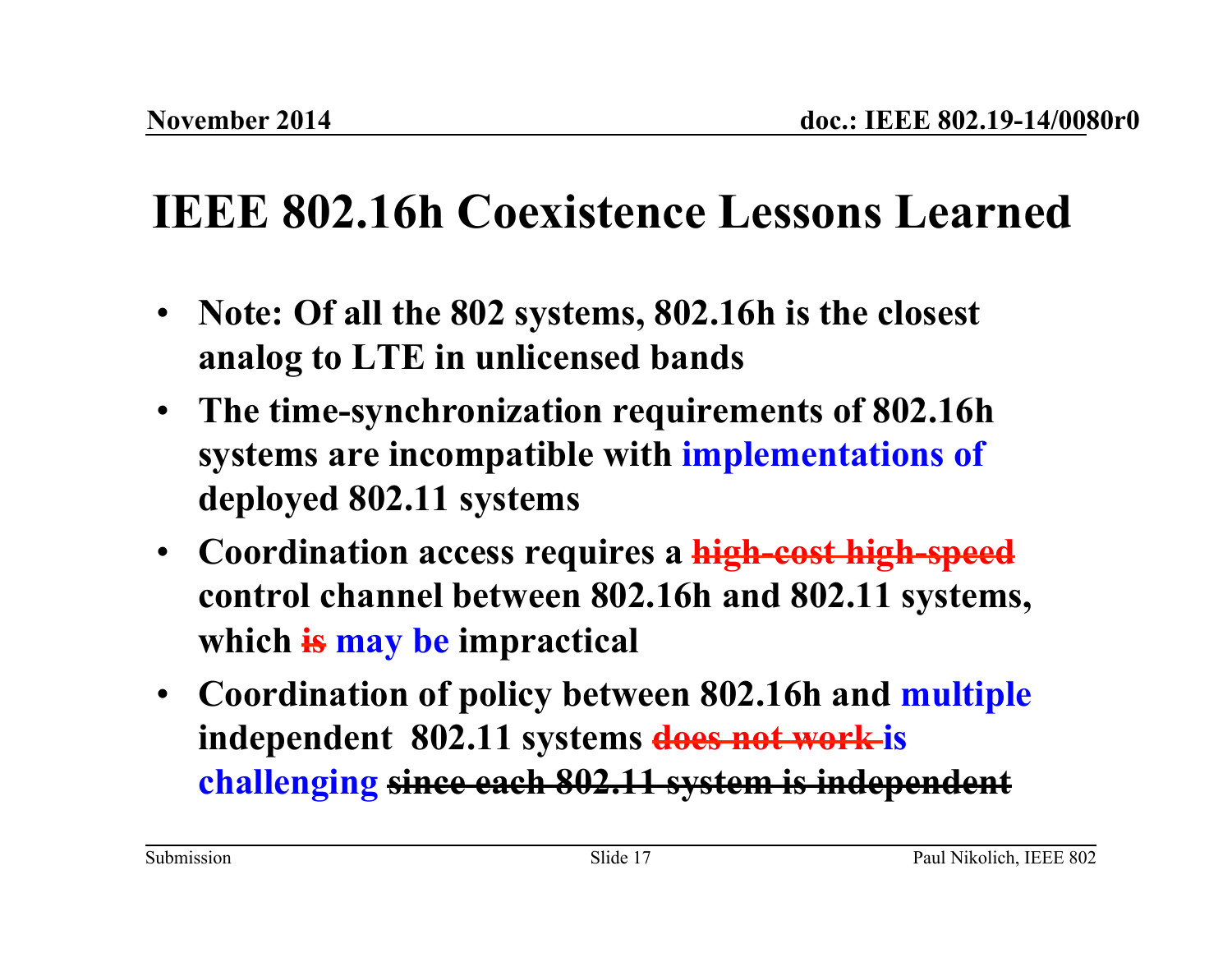### **IEEE 802.16h Coexistence Mechanisms**

- **The 802.16h base station collects information from the subscriber stations about interference from the subscriber stations**
- **Candidate Channel and Master Frame Assessment (CCMFA) is used to evaluate candidate channels, based on passive scanning, which has low interference is non-interfering**
- **A coexistence frame (CX-Frame) is introduced which is based on two time intervals** 
	- Coordinated Coexistence Schedule Based Interval (CXXBI)
	- Coordinated Coexistence Contention Based Interval (CXCBI)



Figure 410-CX-Frame structure for CX-CBP

• **For a simulation coexistence analysis see document [5]**